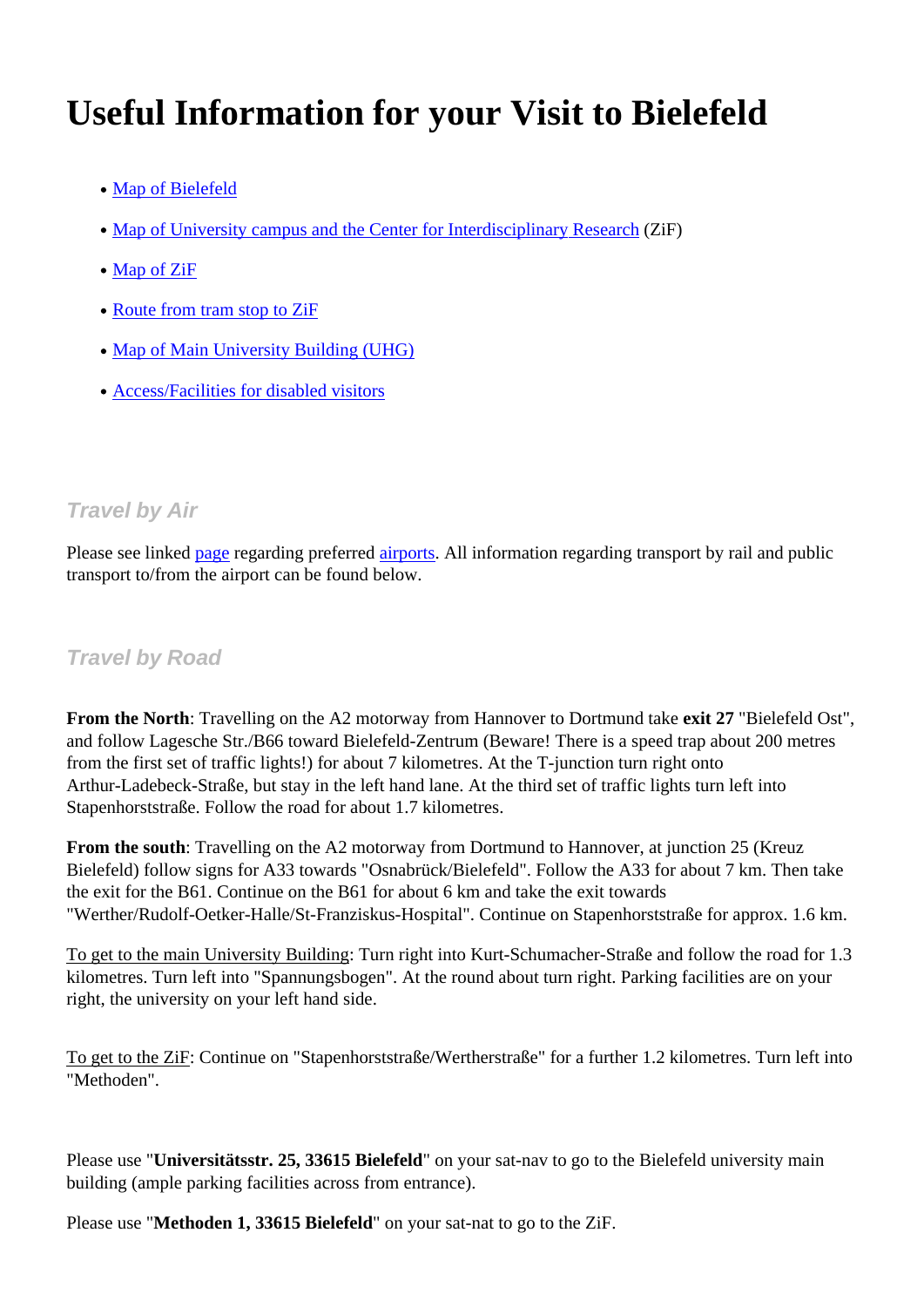For a quick overview, please see this plan of the major roads from motorway to university/ZiF

## *Travel by Rail*

Please use the linked page of **Deutsche Bahn** to plan your journey to/from Bielefeld. From Bielefeld Main Station (Bielefeld Hauptbahnhof or Bielefeld Hbf) you can find connections to the main Airports like Hannover, Dortmund, Düsseldorf and Frankfurt. The underground tram stop to get to Bielefeld university is directly accross from the main [entrance](https://www.bahn.com/). [Plea](https://www.bahn.com/)se see "Travel by Public Transport" for further info.

For further information whilst on the move we suggest you download the "DB Navigator" (Android  $\&$ Apple) onto your mobile phones.

#### *Travel by Public Transport*

The name of the tram stops for Bielefeld university are "**Universität**" for the university main building and " **Bültmannshof**" for the ZiF.

The line is **4 Lohmannshof** or **4 Universität** if travelling from the station or town centre to the university. For the return journey the line is also 4. The direction will say "Stieghorst" or "Hauptbahnhof" (where the second one will go to the station only but not through to town centre).

#### **Bielefeld station to university**

To get to the underground tram stop at Bielefeld station ("**Hauptbahnhof**") take the main exit to "Bahnhofsvorplatz". Walk straight on, over the zebra crossing. Approximately 50 metres onwards on your left you will find the stairs down to the stop. The trams to the university/ZiF usually leave from platform 3 (Gleis 3) but please check the displays. There are 4 stops to "Bültmannshof" and 5 stops to "Universität". The journey should take about 6 to 7 minutes.

#### **Tickets & Routes**

Tickets for the trams can be bought at the vending machines at the tram stops and must be time stamped when entering bus or tram. A single ticket (Einzelticket, Preisstufe 1) currently costs  $\epsilon$ 2.90. Depending on the length of yours stay you may wish to choose a "4er-Ticket" (4 journey ticket) for  $\epsilon$ 9.20 or even a 7 day ticket (7-Tage-Ticket) for  $\epsilon$ 23.50.

Further ticket prices can be found here.

A map showing all tram routes can be found here.

A map showing all tram & bus ro[utes](https://129.70.124.45/fileadmin/user_upload/Mat_Phys/Workshops/ZiF_Summer_School_2022/20211028-MobielPriceList.pdf) can be found here.

For further information whilst on the move we [su](https://129.70.124.45/fileadmin/user_upload/Mat_Phys/Workshops/ZiF_Summer_School_2022/20211028-StadtBahn-Netz.pdf)ggest you download the "moBiel App" from your PlayStore or AppStore.